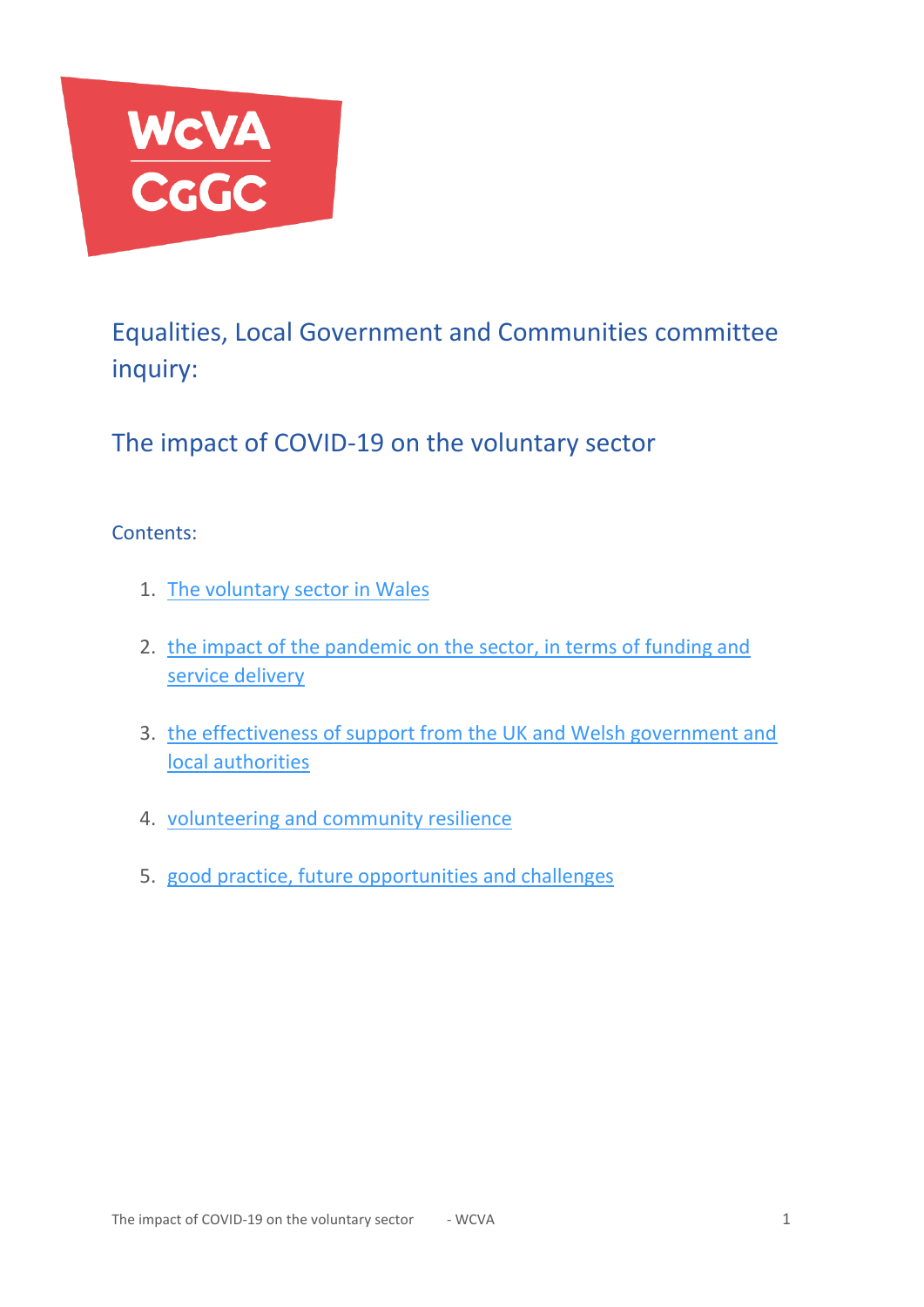#### <span id="page-1-0"></span>**1. The voluntary sector in Wales**

The coronavirus pandemic has shown that the voluntary sector has never been more needed. Wales has a long-standing history of volunteering, mutual aid and voluntary action, especially at a community level. This has been reinforced throughout the last six months during the coronavirus pandemic (and the flooding as a consequence of Storm Dennis in February).

The voluntary sector has responded incredibly. It has been swift, agile and made a huge difference to individuals and communities across Wales.

This is an incredibly challenging time for many voluntary organisations – we will see deep and permanent change to sector landscape in Wales Future is hugely uncertain. There are opportunities to create better future in the longer term in the way we respond now. We need a strong and resilient sector if we are to do this.

### *Background*

The voluntary sector in Wales is a vibrant and diverse sector, which can be hard to categorise:

- The voluntary sector includes registered charities, but also social enterprises, community groups, unincorporated voluntary organisations, and, recently, mutual aid groups.
- Education/training, health, and sport are the largest areas of work for voluntary organisations. However, the sector covers a wide range of areas and activities.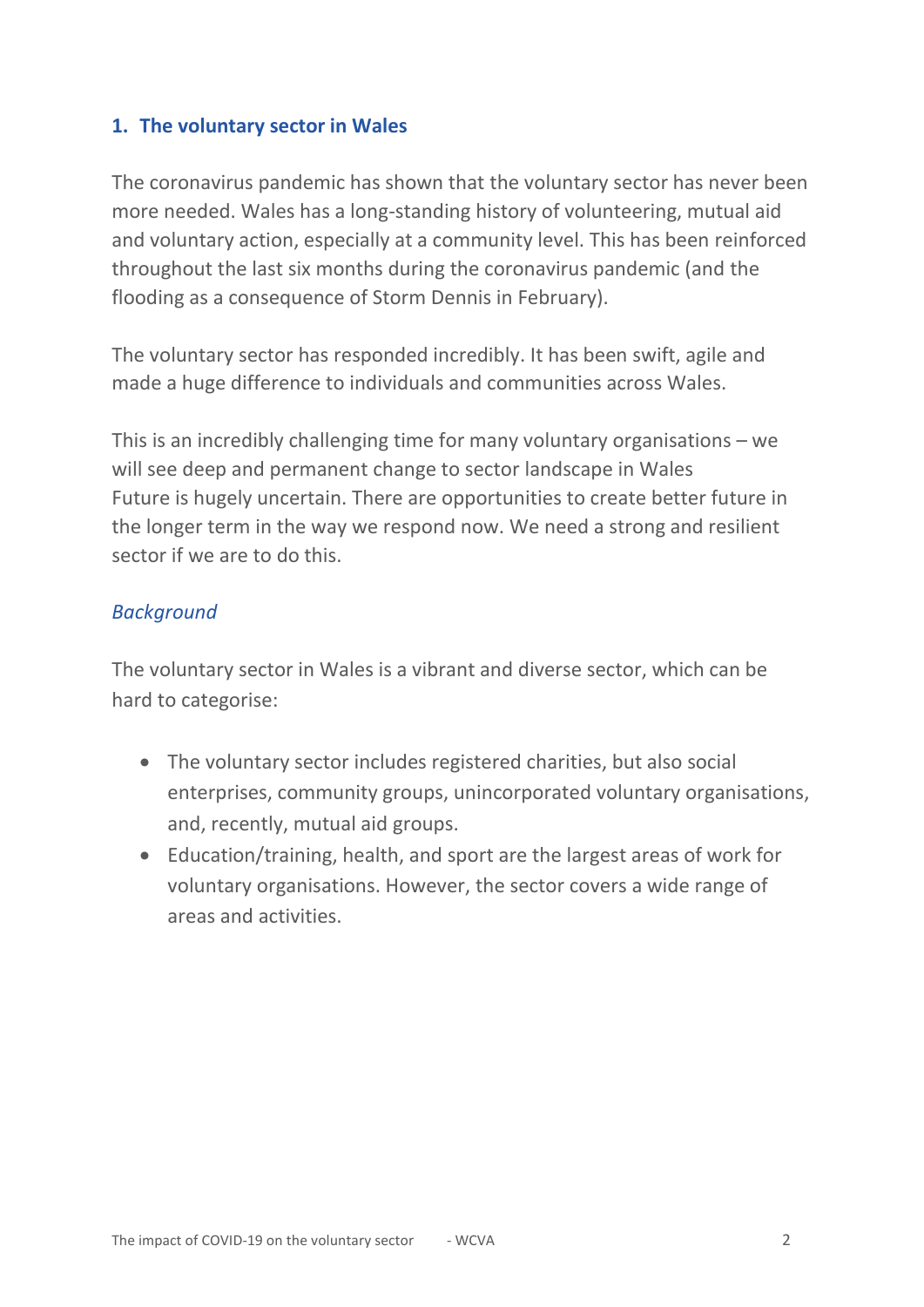Charities based in Wales are smaller than their counterparts in England and Scotland:

- There are 32,000 voluntary organisations, of which 7300 are charities.
- Wales has the highest percentage of micro charities in the UK (53%). A further 32% are small charities. $1$
- Charitable income per head is half what it is for charities based in England and Scotland. (approx. £400 per head in Wales and £800 in England and Scotland.) However, this is partly due to the location of registered offices of major charities who operate UK-wide, and are registered outside of Wales.<sup>2</sup>

Volunteers contribute to the economic, social and cultural fabric of Wales:

- Prior to COVID-19, it was estimated that approximately 938,000 volunteers contribute 145 million hours, each year, which is worth £1.7 billion. This is equivalent to around  $3.1\%$  of the Wales GDP<sup>3</sup>.
- Volunteering also has significant value, which is less easily defined in monetary terms, in terms of [individual wellbeing,](https://whatworkswellbeing.org/resources/volunteer-wellbeing-what-works-and-who-benefits/) social cohesion, inclusion, economic regeneration, and the development of social capital.

<sup>1</sup> Micro: less than £10,000, Small: less than £100,000

<sup>2</sup> DataHub, WCVA website

<sup>3</sup> Welsh Government Third Sector Scheme Report 2017 -18)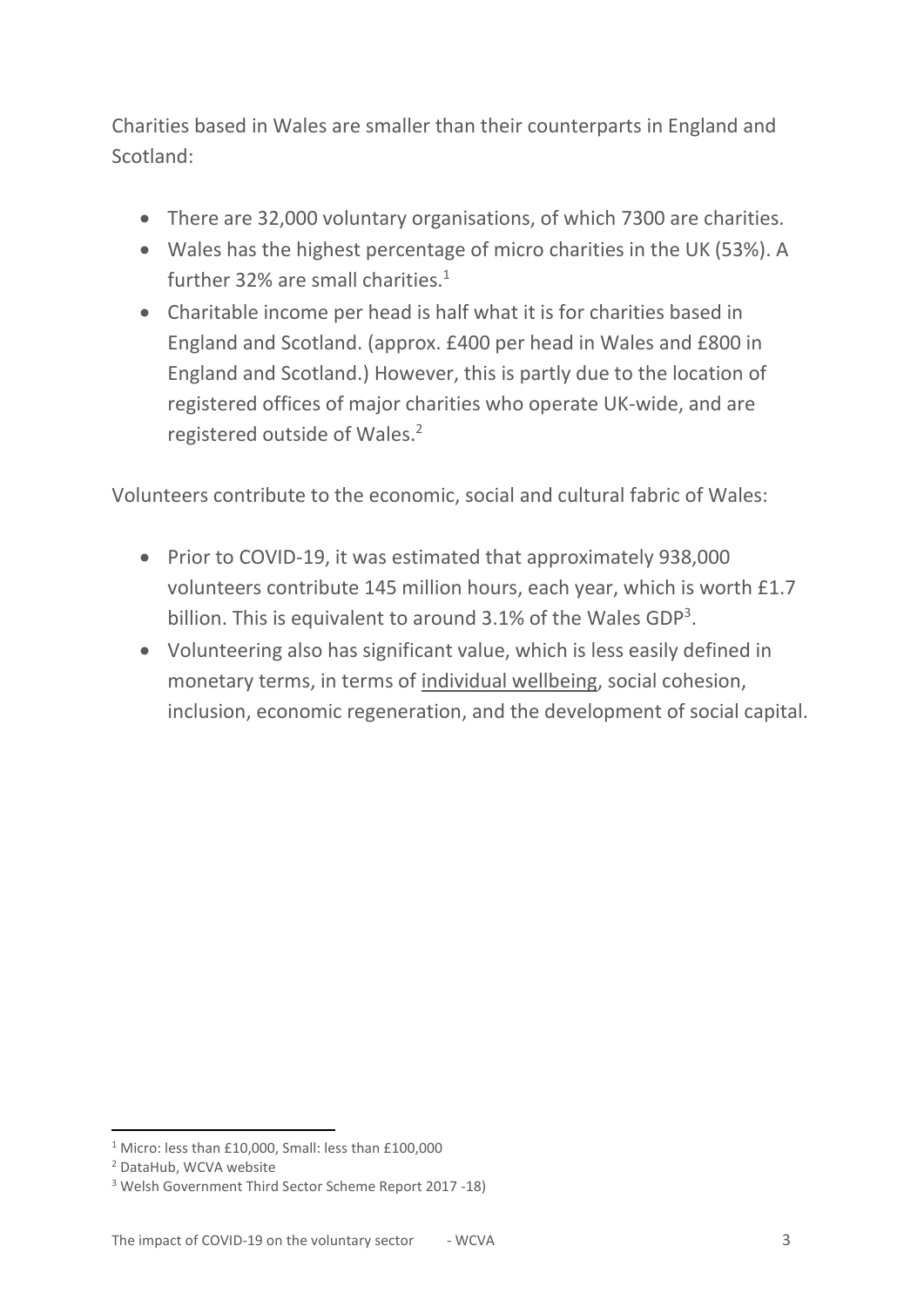# <span id="page-3-0"></span>**2. The impact of the pandemic on the sector, in terms of funding and service delivery**

WCVA wishes to see a resilient voluntary sector. We define this as a sector which can continue to deliver benefits despite a significant shock, such as the COVID-19 pandemic. This includes being agile in its provision of services, being able to meet increased need, and being financially secure.

#### *Increased hardship*

The Coronavirus pandemic has increased hardship in Wales, and this has led to an increased demand on the voluntary sector. Some areas where the sector has seen increased demand include:

- Support for those in self-isolation or shielding due to the pandemic (including people no longer required to adhere to specific regulations but who lack the confidence to routinely leave their house).
- Support for people with medical conditions.
- Support for people who have experienced challenges due to the lockdown, such as those suffering from abuse or family estrangement.
- Mental health support and befriending services.
- Support for people who have lost income due to the lockdown or the resulting pandemic, especially those who are now destitute.
- Home-based cultural, arts and education provision during the lockdown.

For example, PAVO's Community Connectors scheme rose from having an average of 220 referrals a month to 1,632 at the height of the spring 2020 Covid-19 outbreak. This has resulted in redeployment of staff into the service and moving to a seven-day-a-week operation.

All of these services are vital to people with whom charities work. The lockdown created a surge in demand that would have been difficult for the sector to manage, especially given the need to develop newer digital ways of working, in normal times. The financial uncertainty being faced by many organisations at this time has made this need for new and adapted service delivery methods especially challenging.

#### *Impact of COVID-19 on service delivery*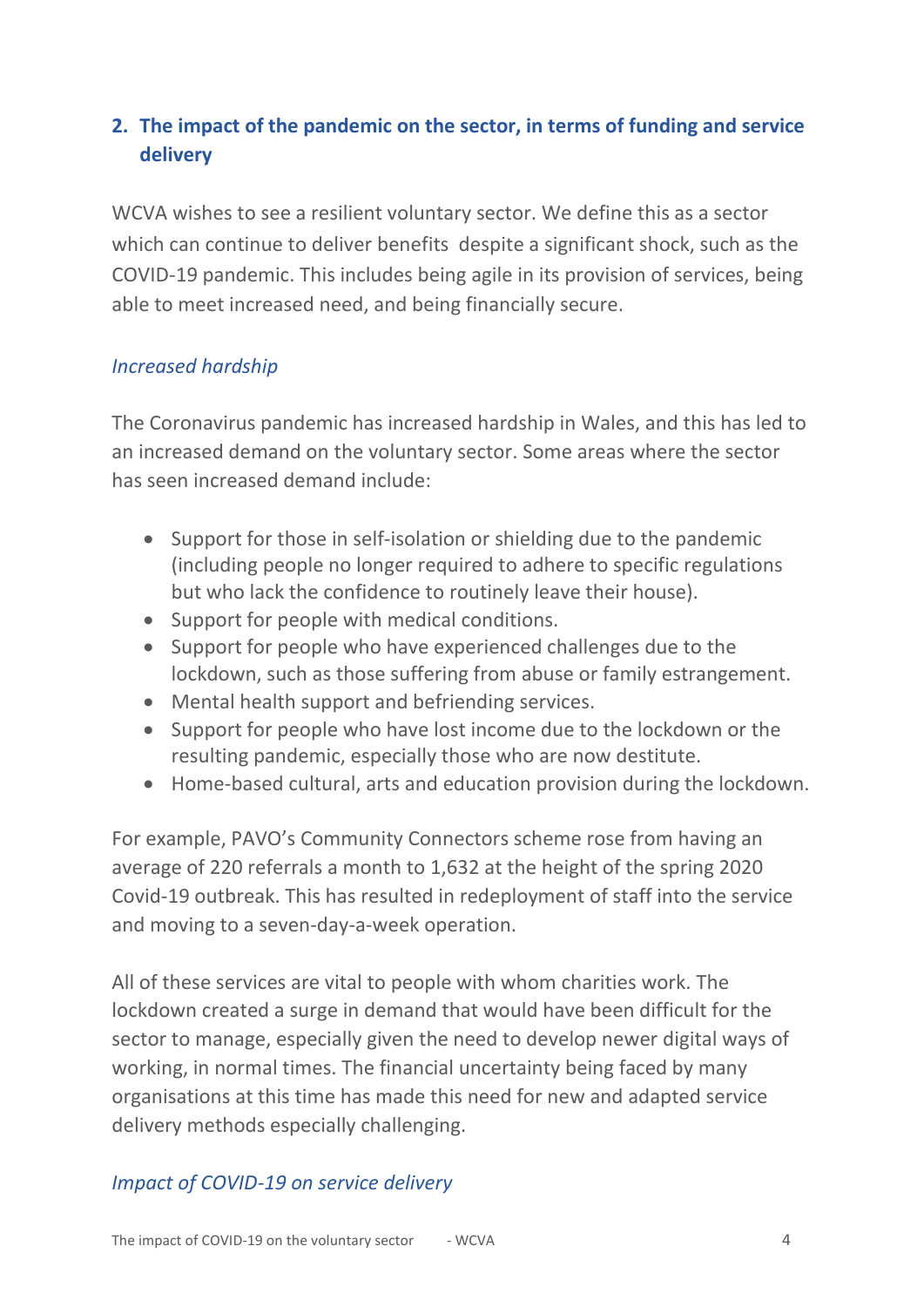The pressures on individuals and communities relating to COVID-19 are seeing increasing demand on voluntary sector services.

These pressures disproportionately affect some groups. This includes the elderly, those with underlying health conditions, people with disabilities, many BAME communities, refugees and asylum seekers, people with mental health challenges and those vulnerable to domestic violence.

Initially, the physical lockdown restrictions made it harder to respond to these. Vital services that demand face-to-face contact have new concerns around safeguarding and huge pressures in accessing PPE.

Ongoing services have been reduced or stopped in the short term whilst resource is redirected towards COVID-19. Those services are a lifeline for some and will have an immediate impact (for example, for people with substance misuse issues). Re-engaging when services open will be hard.

Organisations are adapting to deliver activities digitally. However, not everybody has access to the technology needed or space at home to talk in private. This disproportionately affects some groups. One organisation told us about its concerns on the impact on young people in respect of mental health, isolation, loneliness, and education.

Despite these challenges, organisations are stepping up and adapting the way they work to deliver new and existing activities. Digital is helping people to reach out, engage, organise, deliver activities, and even fundraise. Overnight, people are discovering digital solutions that previously would have been seen as impossible. A whole range of service are going online creating possibilities for the longer term. We have seen collaboration across organisational and sectoral boundaries – people working together to focus on the immediate crisis, putting traditional barriers aside.

#### *Impact of COVID-19 on finances*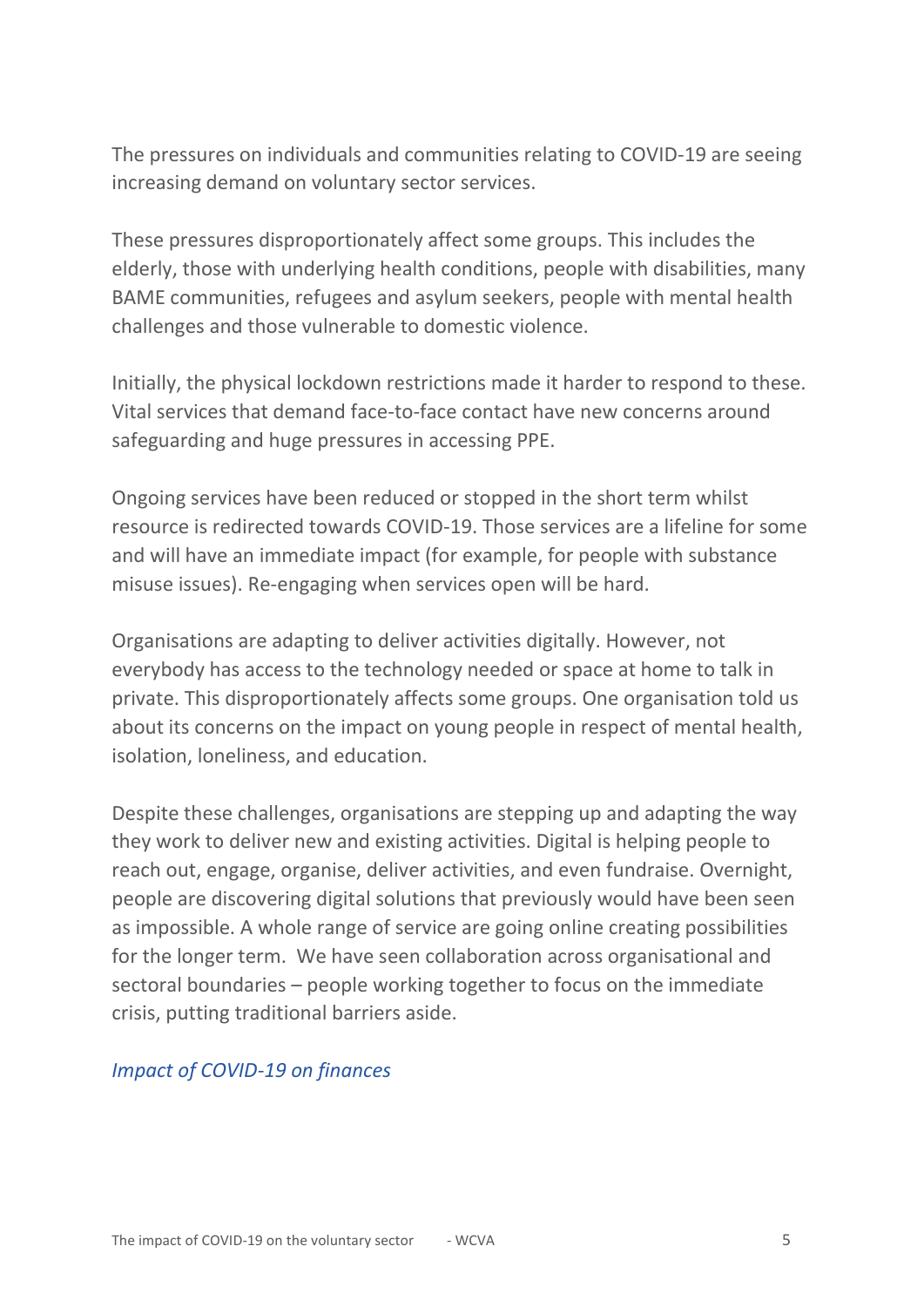The sector is experiencing significant financial losses. As a consequence, the sector is less able to help those people it works with at exactly the time when the demand for the services and activities it provides is greatest.

UK-wide, charities are estimated to lose 24% of their total income for the year<sup>4</sup>. We estimate that this would be approx. £620m for charities with headquarters in Wales, and a further loss to UK-wide charities which operate in Wales.

Welsh charities are smaller than their counterparts in England and Scotland and Wales has the highest percentage of micro charities in the UK (53%). A further 32% are small charities. (Micro: less than 10k, Small: less than 100k). For smaller charities like those in Wales, significant changes in fundraising income can be particularly problematic. The Centre for Social Justice estimates that 24% of charities with an income of less than £1m have NO reserves, making their ability to survive and adapt during this time less likely.

It is not yet clear how many redundancies there will be – many are waiting to re-assess at the end of the Coronavirus Job Retention Scheme – but we know:

- 33% of charities said they expected to have to make job cuts in the next 12 months.
- A further 36% of charities said they were unsure if they would have to make redundancies.<sup>5</sup>

Opportunities for future income-generation are also reduced. For example, mass participation events, an important fundraising income stream, are likely to continue to face restrictions even as other restrictions are lifted. Many organisations also rely on hospitality, leisure or retail facilities which continue to face financial challenges (and may not be eligible for business support as total income may not be reduced significantly, but project-restricted funding cannot be used to make up the balance).

<sup>4</sup> Research on a UK-wide basis by NCVO, Charity Finance Group, Institute of Fundraising and supported by PricewaterhouseCoopers.

<sup>5</sup> Research by Acevo and the Centre for Mental Health.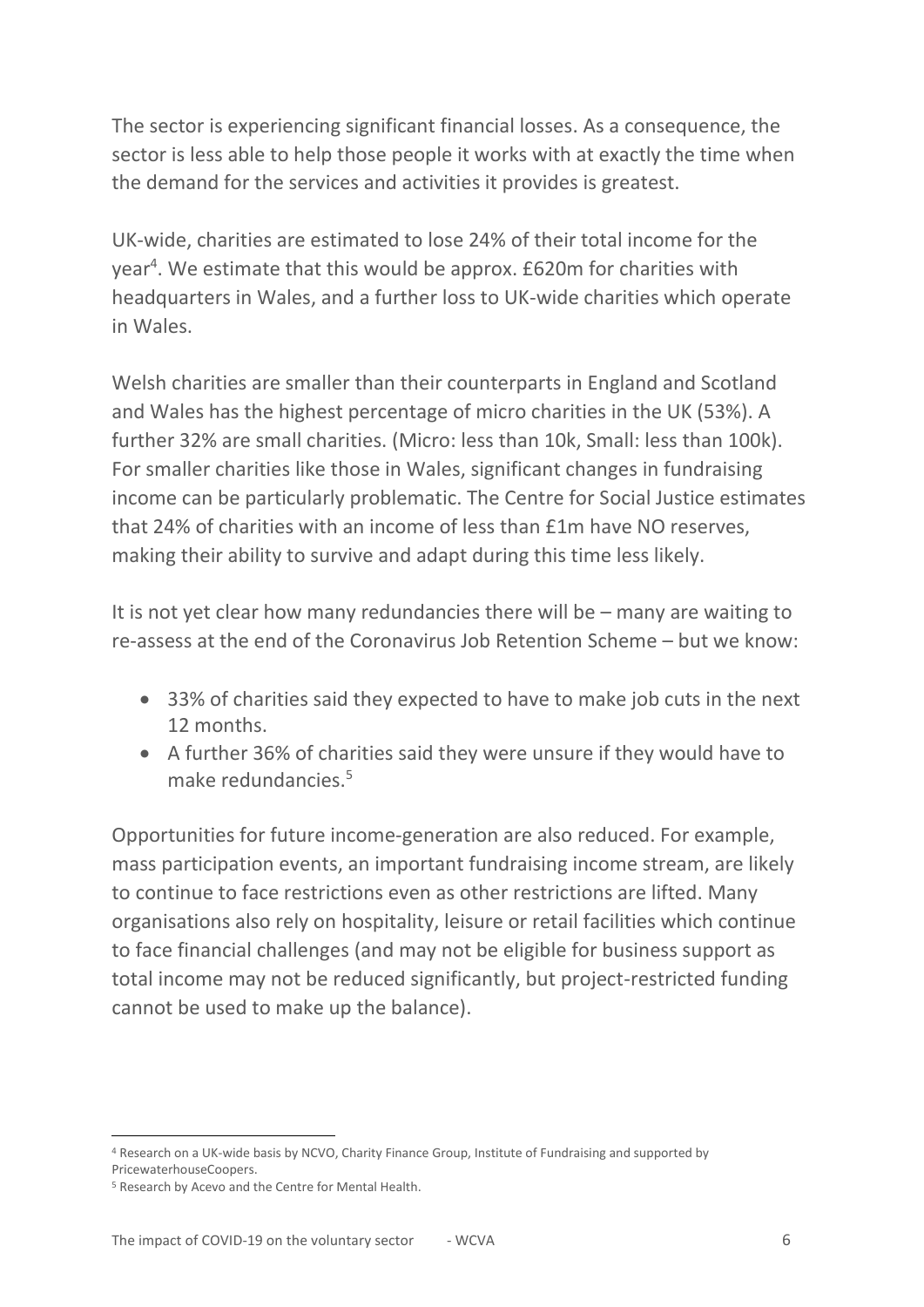# <span id="page-6-0"></span>**3. The effectiveness of support from the UK and Welsh government and local authorities**

## *Background*

The Welsh Government was quick off the mark in releasing funds for the voluntary sector, primarily though funds administered by the Wales Council for Voluntary Action. These consist of:

- Voluntary Sector Emergency Fund. This ran from April until August and supported enabled those providing vital support to groups such as: people in isolation, the elderly, carers, people struggling to access food etc so that they can be supported during this time. It distributed £7.5 million.
- Voluntary Sector Recovery Fund. This is the successor to the Voluntary Sector Emergency Fund, and focuses on reducing inequalities across society as a result of the Covid-19 pandemic and will provide the resources for the voluntary sector to embed safe practises to carry on delivering essential services across Wales.
- Third Sector Resilience Fund. This is a blended loan and grant scheme to support voluntary sector organisations' ongoing revenue costs and has provided over £4.7 million to voluntary organisations. It is now in phase 2, which includes three strands: survive, improve, and diversify.

In addition to this, we note Welsh Government has provided more targeted funding at specific sectors, including directly to hospices and for organisations tackling domestic violence, and through funds to support the cultural and sports sectors, for example, which can be accessed by voluntary sector organisations.

The total amount of funding available to the sector in Wales appears to be broadly comparable to the amounts delivered to the voluntary sector in England by the UK Government, although comparisons are difficult due to the way these grants were delivered in the two nations. Scotland provided higher levels of funding. The voluntary sector also made use of both Welsh Government-provided schemes (such as the business rates grant scheme) and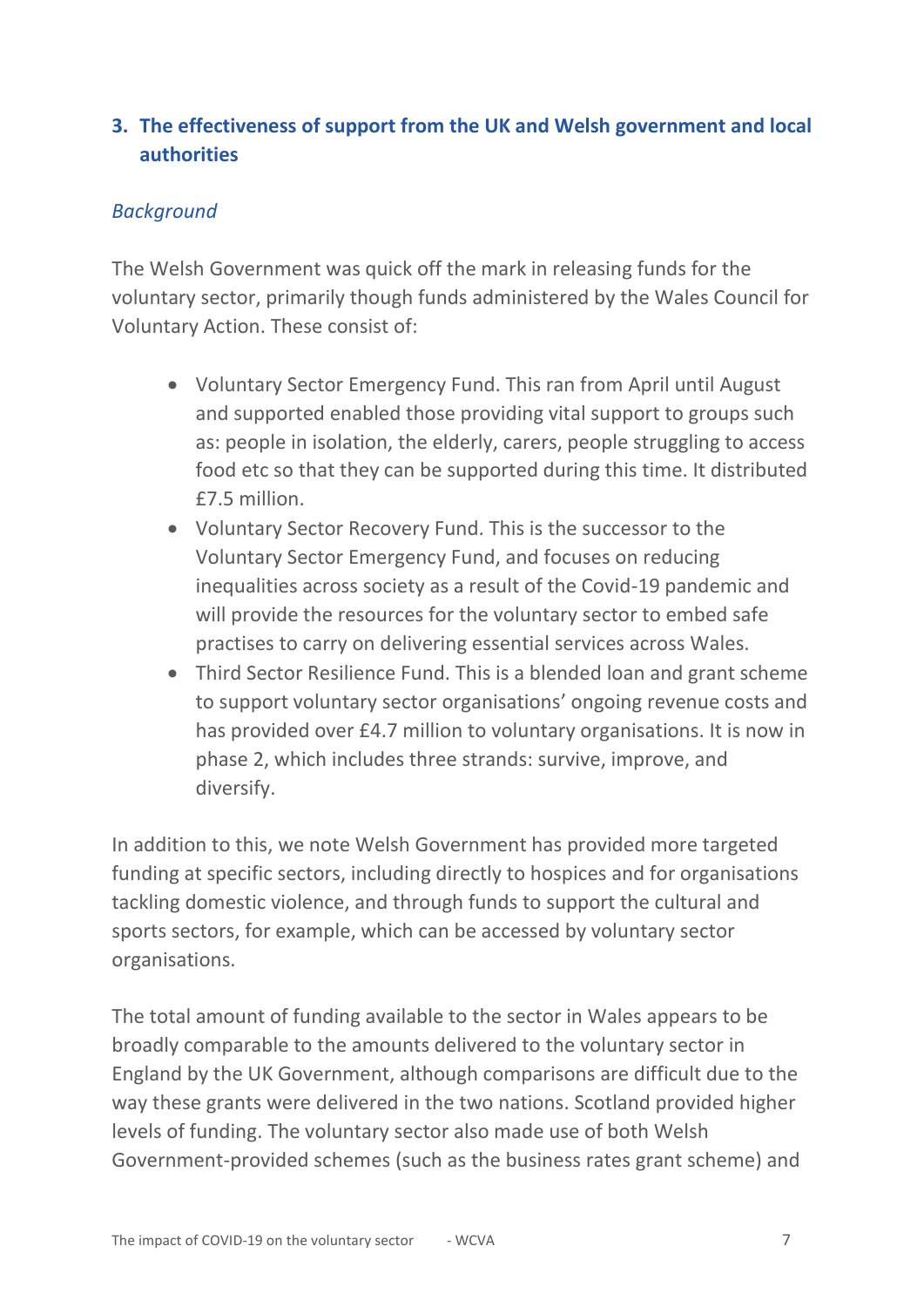UK Government-provided schemes (such as the Coronavirus Job Retention Scheme) which were not specifically aimed at the voluntary sector.

However, there is still a significant gap between the total amount of funding provided by government and the substantial losses expected by the sector.

## *Effectiveness*

The sector has made good use of the funds provided by the Welsh Government<sup>6</sup>. We also appreciate that the Welsh Government has made additional funding available to enable the voluntary sector to support the wider recovery.

This funding has often been roughly equivalent to Westminster funding, although we note that there are gaps, for example in direct grants to frontline services.

It is clear to us that the Welsh Government was quicker at releasing this funding to the sector than elsewhere in the UK and that this meant that organisations were quicker to respond to the crisis than would otherwise have been the case.

A combination of the funding available from various governments has meant that many voluntary sector organisations have been able to 'weather the storm' until now, especially in relation to staff losses.

This can be a mixed picture due to the diversity of the sector. Some organisations will have had significant income reduction, especially those who rely on their own income generating activity. Other micro organisations, and informal groups, have very little funding. Some will have accessed additional funding to support the emergency response. This can often be based on individual organisations' ways of working than on any particular sector.

<sup>6</sup> A list of Voluntary Services Emergency Fund recipients is available here: [https://wcva.cymru/wp](https://wcva.cymru/wp-content/uploads/2020/06/VSEF-recipients.pdf)[content/uploads/2020/06/VSEF-recipients.pdf](https://wcva.cymru/wp-content/uploads/2020/06/VSEF-recipients.pdf)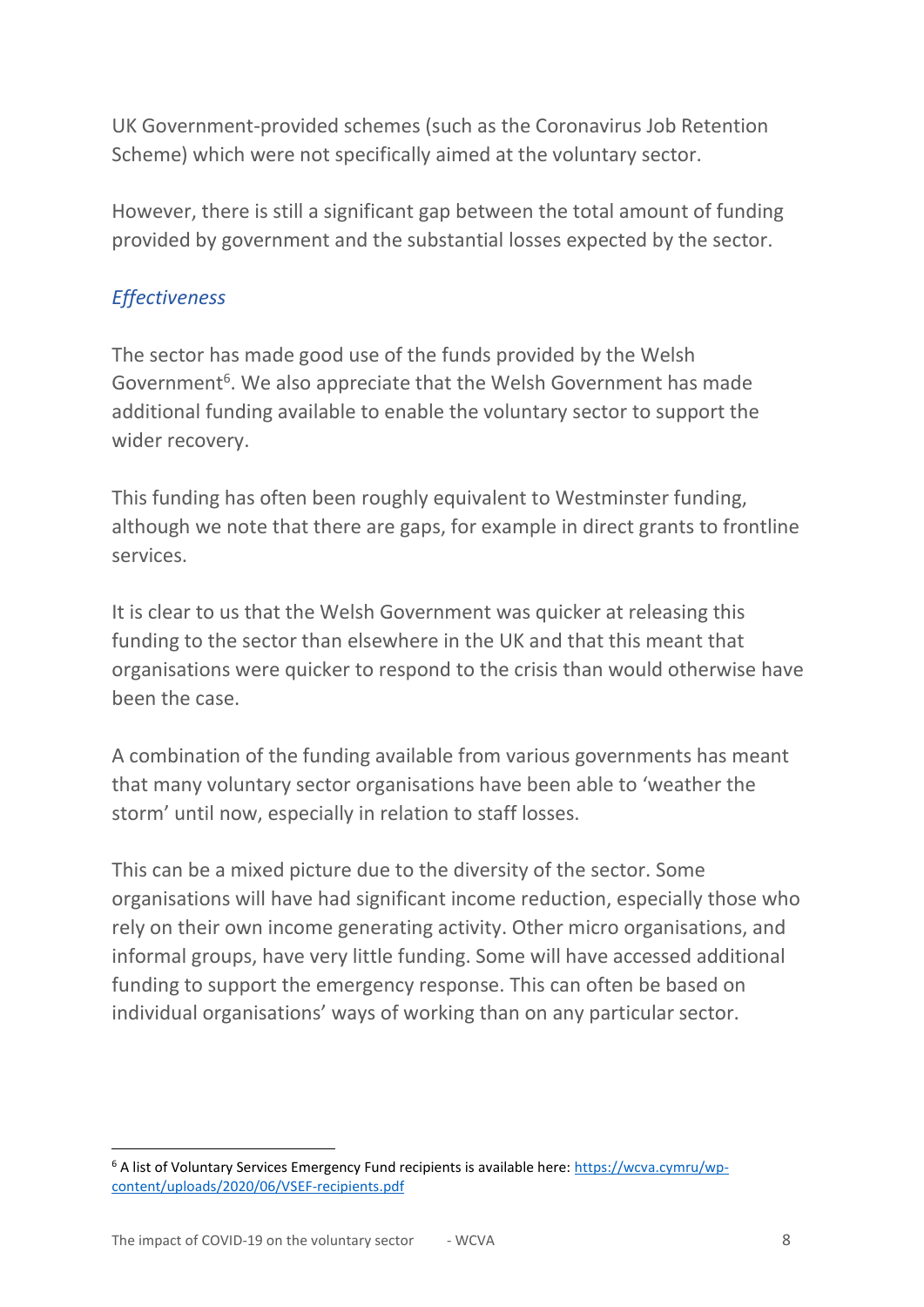However, in the medium-term, here is a significant likelihood of charity closures, or mergers. For larger organisations, reductions in funding may not mean closure, but will mean having to reduce their work with people.

The Welsh Government has also recently released funds to support the recovery. Every area of the recovery can be supported by the voluntary sector. However, this will come at a time when the sector's resources are significantly strained.

**Recommendation**: Building on the Third Sector Resilience Fund, the Welsh Government should provide funding to increase the resilience of the sector and its ability to play its part in immediate support for communities during the recovery. Given the length of the crisis, consideration should be given to extending this beyond the current financial year.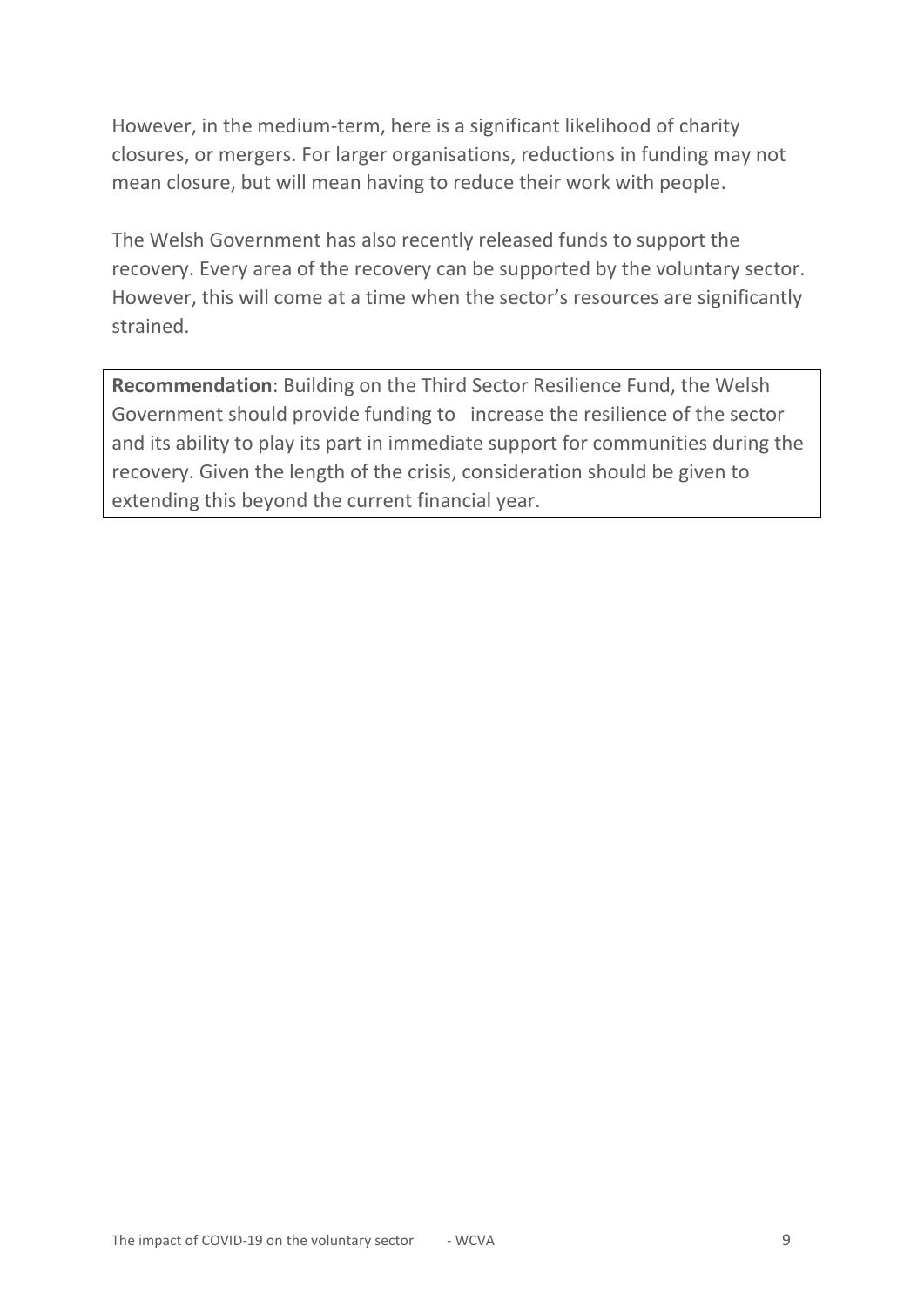# <span id="page-9-0"></span>**4. Volunteering and community resilience**

The sense of community spirit is, a positive outcome from the crisis. Although many volunteers and communities have witnessed hardship in their communities, they have also come together to support each other. WCVA believes that this spirit will be important to support the recovery.

Notably, there has been a surge in volunteering since the start of the pandemic:

- Since the start of the coronavirus outbreak, 18,000 people have signed up on Volunteering-Wales.net – Wales's website for volunteering.
- There is a more consistent volunteering infrastructure in Wales than elsewhere in the UK. Third Sector Support Wales (consisting of WCVA and local CVCs) has been ready to start supporting volunteers in their communities. This was supported by the all-Wales volunteering database volunteering-wales.net.
- Early analysis suggests 40% of new volunteers would like to continue to volunteer after coronavirus pandemic.
- Some volunteering opportunities pre-Covid-19 have ceased due to selfisolation and/or impact of requests from employers to do more (i.e. frontline staff). Consequently, vulnerable beneficiaries are no longer in receipt of volunteer support.
- All sectors recognise that volunteers will not all return immediately when restrictions are lifted and that there may be a shortfall. Organisations may need to recruit again after the outbreak and support with this may be required.
- There have also been a significant number of local community-based mutual aid groups, largely co-ordinated online. These are informal and unofficial so it can be hard to map their size and scale.

Likewise, we have seen the value of resilient communities throughout this pandemic. This includes existing community groups, many of whom were able to respond quickly and areworking to continue to provide support to their community in this crisis. For example, MaesNi in Maesgeirchen, Bangor, [provided food and emergency cash support](https://wcva.cymru/wales-answers-the-call/) to people during the first lockdown<sup>7</sup>.

<sup>&</sup>lt;sup>7</sup> See **further [work](https://www.bevanfoundation.org/publications/coronavirus-community-responses-in-merthyr-tydfil/)** from the Bevan Foundation.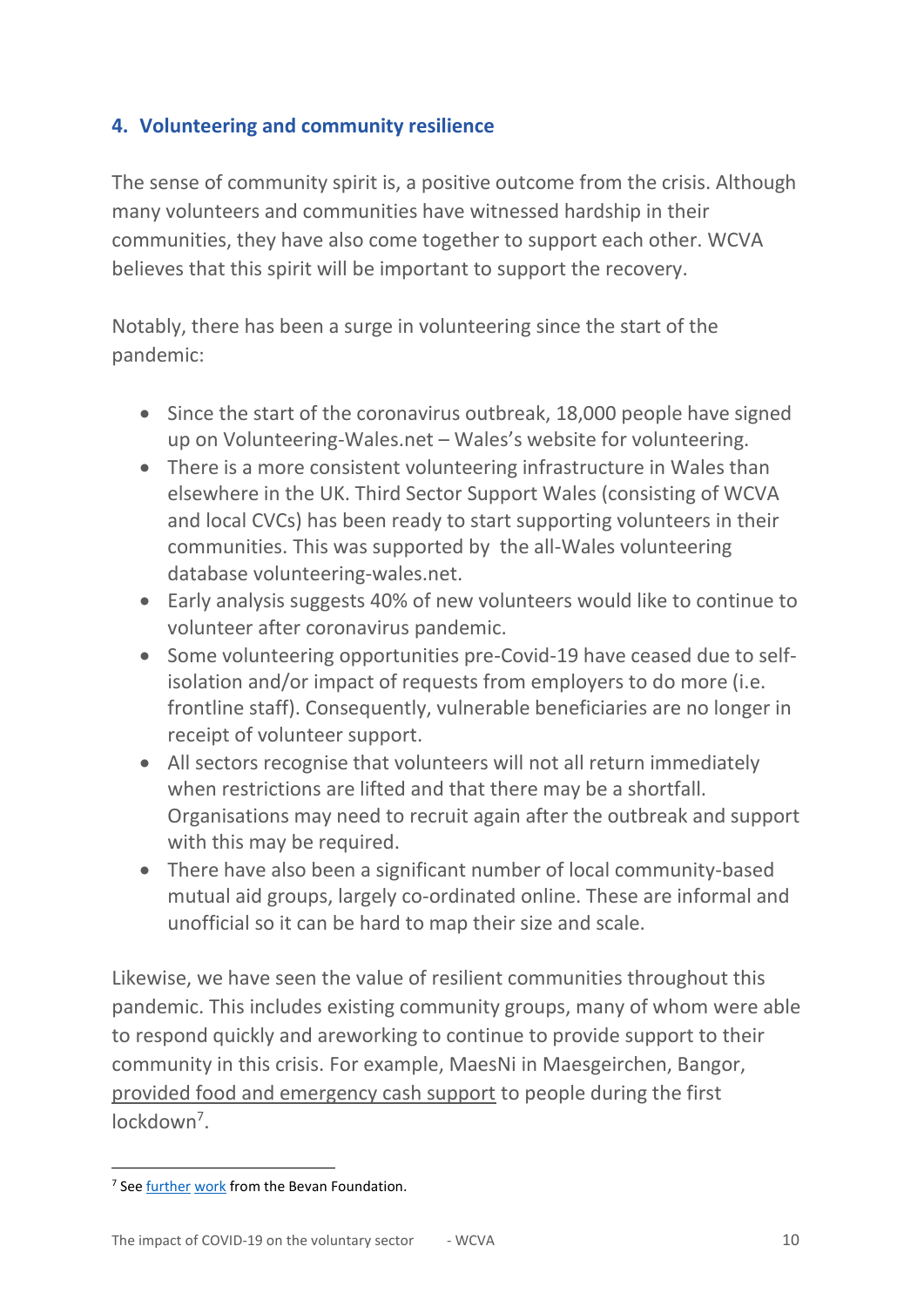Likewise, may people also become more engaged with their community, and especially local nature spots, during the pandemic.

WCVA believes there is a real opportunity to sustain this volunteer and community response following the pandemic, both to support the recovery and to promote wellbeing in Wales more widely. With the recent interest in volunteering, we believe that there is scope to build on this response.

**Recommendation:** The Welsh Government should work with the voluntary sector to identify areas across its work where volunteering can support the recovery, public services, or well-being. This should include an active leadership role for the sector in working with the Welsh Government to identify new areas, beginning with key areas where investment can lead to volunteering opportunities which support wellbeing in the recovery. Specific proposals include upgrading volunteering-wales.net to address inequality of volunteering across different groups; and funding for programmes related to nature, young people, and moving people back to the labour market.

**Recommendation:** The Welsh Government should develop a programme of empowering communities across Wales, acting as an enabling state for community action. This should include a Community Wealth Fund and legislation to provide greater ability for communities to be involved in local action.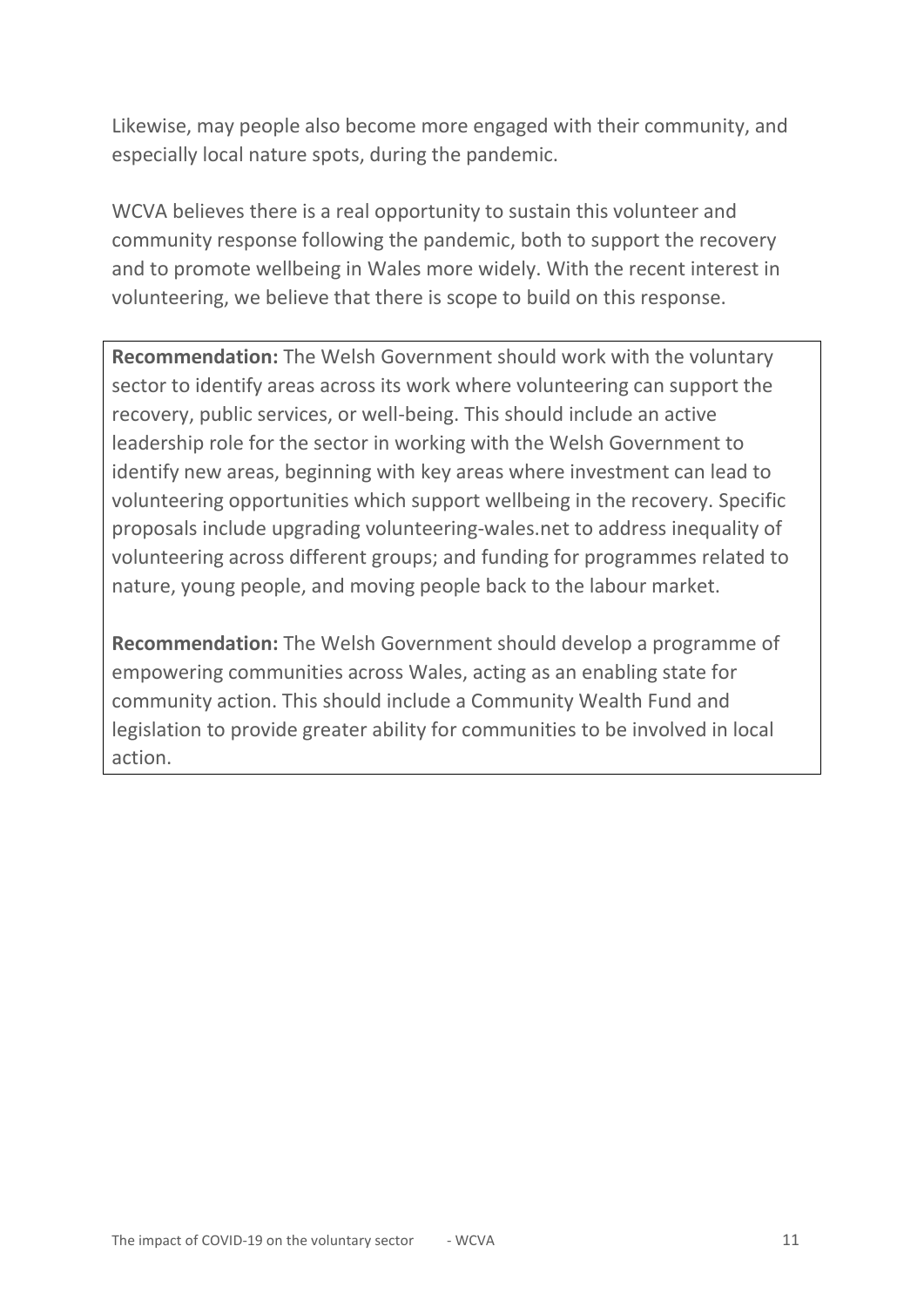## <span id="page-11-0"></span>**5. Good practice, future opportunities and challenges.**

WCVA has been listening to the sector to gather insight into which practices have worked well, and which haven't. We have also looked worked with organisations to explore what this might mean for the future – both good and bad<sup>8</sup>. WCVA is supporting IWA's initiative to develop a Sensemaker tool to support voluntary organisations across Wales to continue to capture learning.

Looking at the future, Covid-19 should be seen in the context of wider events and change. This includes [leaving the EU,](https://wcva.cymru/influencing/brexit/) responding to the nature and climate crisis, transforming service models including in health and social care and adapting to digitally driven change. As well as a specific health crisis, Covid-19 is driving other change which will be hugely challenging for health and wellbeing, the economy and employment, poverty and inequality.

Our diverse voluntary sector has an essential role to play in supporting people's current and future wellbeing during this time.

Despite these enormous challenges, there are positive lessons to learn. Across the sector, we have been forced to do things differently – often at a scale and speed thought impossible pre-pandemic. Whilst there are plenty of things that organisations would not want to maintain, we've also seen change that has worked well. The need to innovate has forced us to find new solutions. This includes new collaborations and more inclusive digital services. We saw more agile commissioning and data-sharing that allowed better joint responses.

Opportunities to create a better future in the long term have also been created. The enormous disruption created by Covid-19 has created opportunities to change established systems and behaviours that were driving inequality, environmental damage and disempowered communities. There is a strong ambition across our 'build back better'. Our value-driven sector has a vital role to play in shaping and delivering this. WCVA is working to support organisations to [influence a positive future.](https://wcva.cymru/influencing-a-positive-future/)

If we are to achieve this collectively, Wales needs to maintain and resilient voluntary sector, able to adapt to the considerable challenges ahead.

<sup>8</sup> *[How we can prepare for different futures,](https://wcva.cymru/views/how-we-can-prepare-for-different-futures/) August 2020*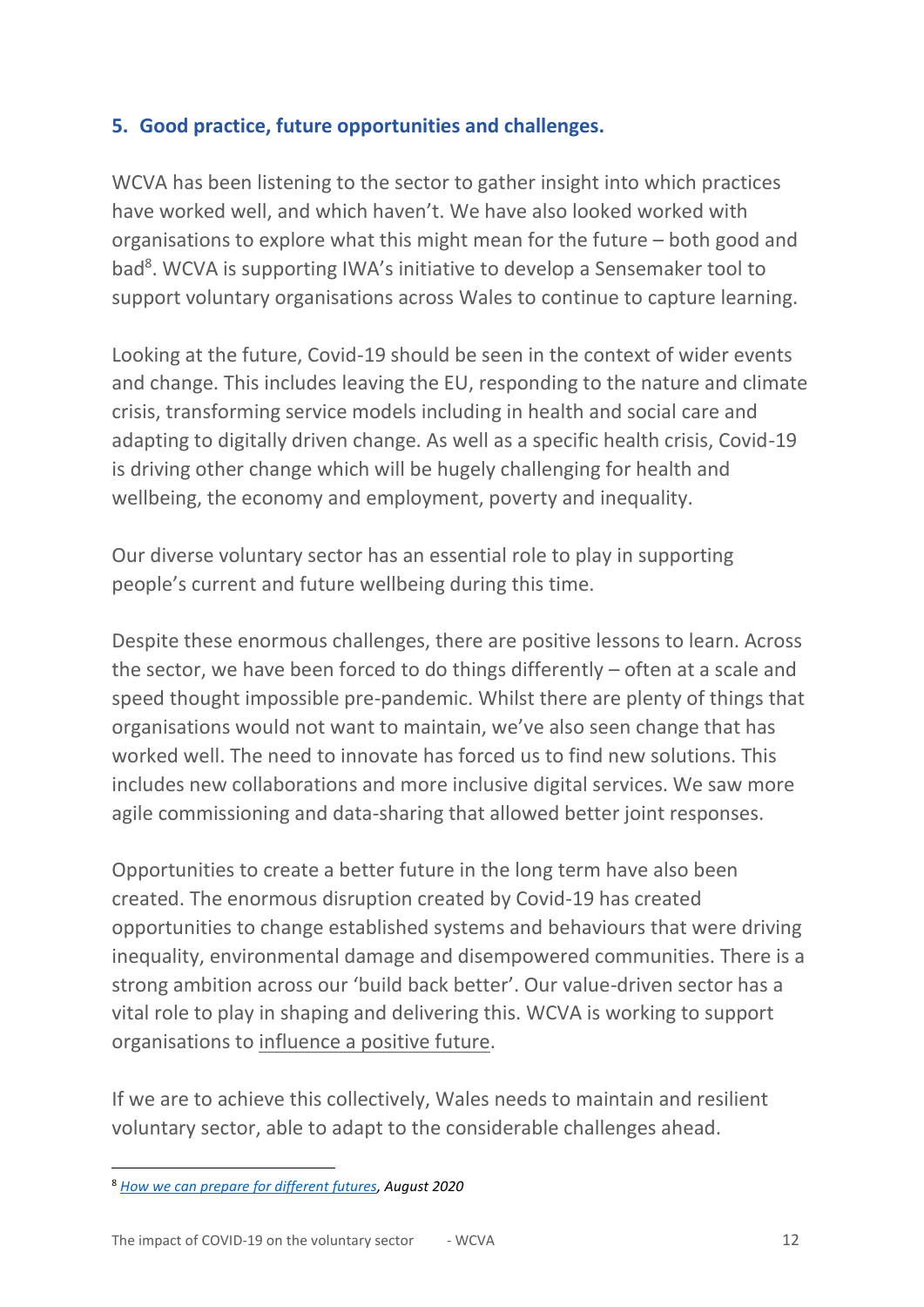# *Good practice*

The crisis has shown the difference that can be made by people coming together voluntarily. This was particularly in response to an emergency, something that was seen earlier in the year during the floods.

The community response has been essential to many people's wellbeing. New and informal groups sprung up across the country, including mutual aid groups. The local community action was able to work at speeds and in ways that other parts of society were not. They often led the way.

Certain things helped those groups to get going quickly and to make a bigger difference:

- It helped where community infrastructure was already in place both in terms of relationships and physical infrastructure
- Good relationships with local business and public bodies
- The huge need and ability to respond quickly motivated thousands

We need to do more work to explore what worked and what didn't to inform future practice.

The swift informal response also gave rise to questions on how to sustain motivation, keep everyone safe and supported and encourage appropriate governance. These are issues infrastructure bodies are working on.

We saw a great deal of good practice within our sector, including rapid changes to service models and creative ways of maintaining vital support to people<sup>9</sup>. This includes new ways of delivering digitally. Many organisations reported how they were able to increase and diversify engagement through new digital approaches.

Throughout this crisis, voluntary and community organisations have been responding alongside public and private sector partners. Both the voluntary sector and its partners have benefited from this engagement. It has often led to the voluntary sector being able to reflect the views of its services users into

<sup>9</sup> See *Preparing for Different Futures – final report*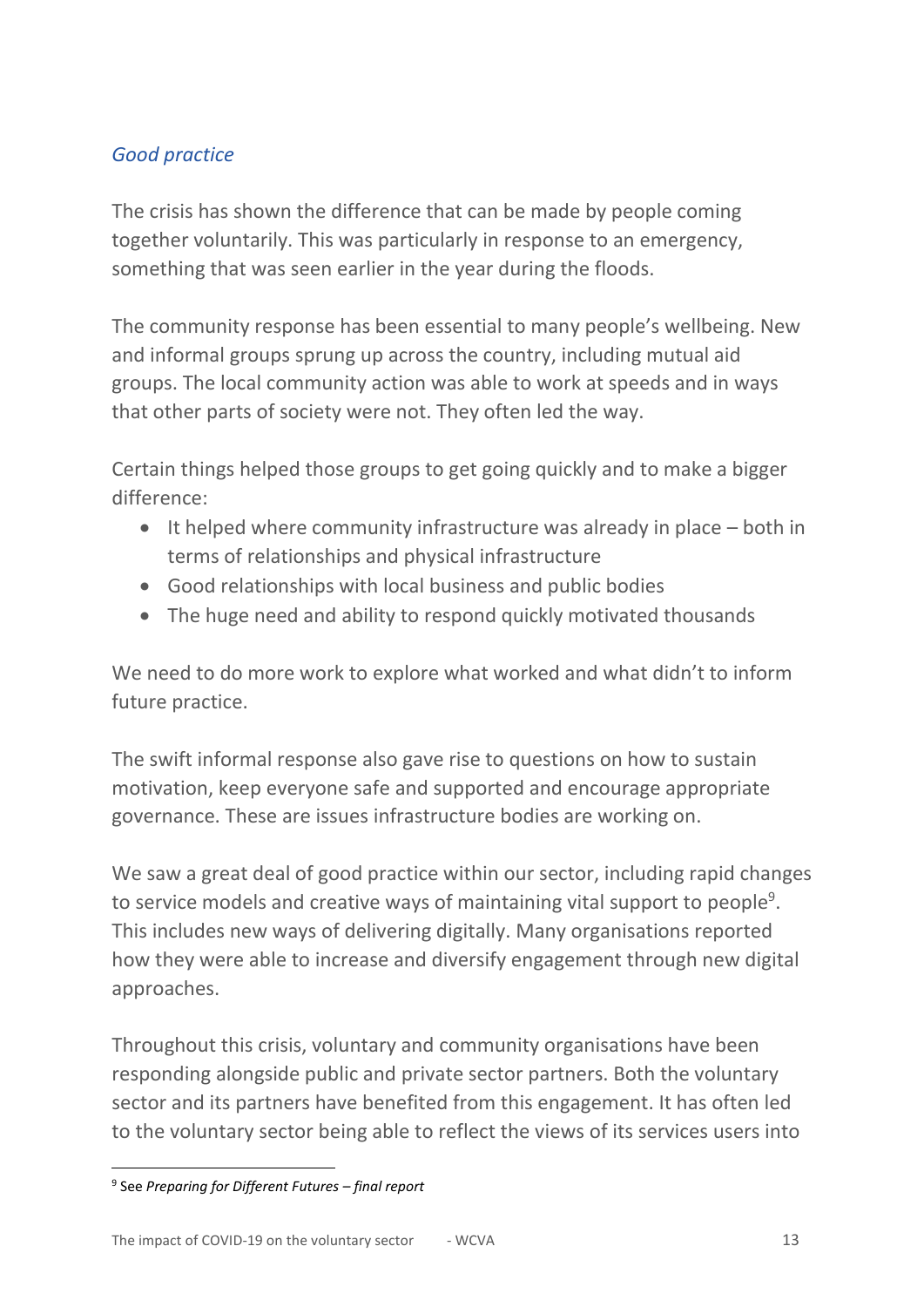pandemic planning, and to the public sector enabling the voluntary sector to deliver more effectively.

However, this collaboration has been variable across Wales. There are examples of excellent collaboration within and across sectors. There are also examples of poor practice, with top-down decision-making within public bodies excluding voluntary sector and citizen involvement. We must take this opportunity to learn and strengthen this collaboration and to make sure it is universal. Some of the examples of what worked well included more agile commissioning and data sharing.

There is a wide-range of areas where the voluntary sector can be involved in supporting the recovery. These include: support for health and mental health of people who have been adversely affected by the pandemic, helping children and young people who fell behind during the pandemic due to lost hours, addressing inequalities which were exacerbated by the crisis, supporting communities which have been adversely affected, relief of poverty following the recession, and providing support for people to return to the labour market.

In each of these cases, the voluntary sector can reach specific people who may not always benefit from other public services equally. They can also improve services by more effective reflecting the views of the people and communities they work with into the policy-making process.

**Recommendation:** In future recovery work, the Welsh Government should ensure that all parts of the public sector engage with the voluntary sector in policy-making and service delivery. This should also lead to greater partnership beyond the recovery and include the voices of the voluntary sector as well as the people with whom they work.

#### *Future opportunities and challenges*

While the sector faces a significant period of upheaval and challenge, there are some opportunities. As outlined in section four, this includes in the volunteering and community sectors. There is an opportunity for the sector to support the current and next Welsh Government's recovery plans. There is likely to be a significant investment from the Welsh Government in the next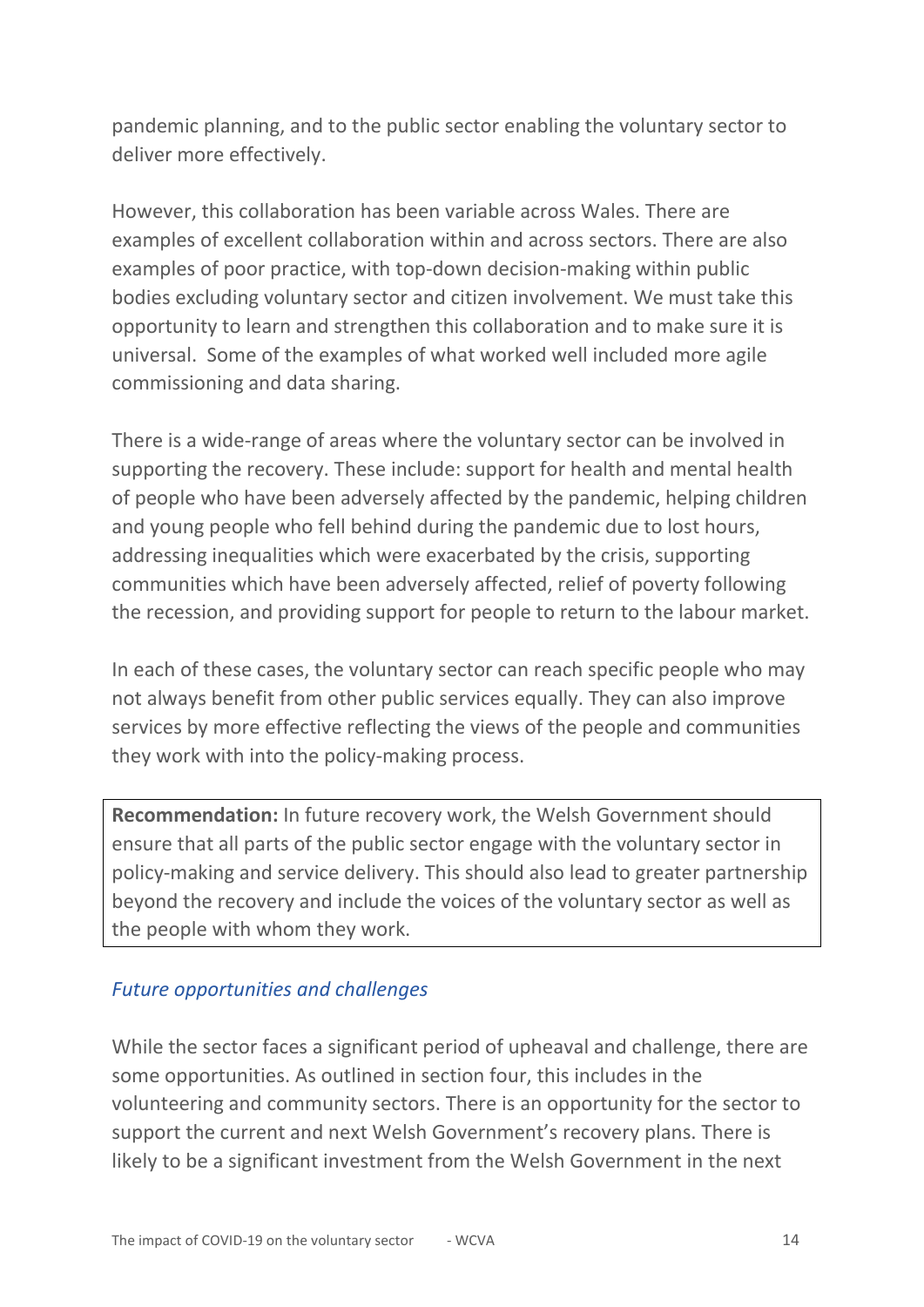few years in economic recovery. This provides an opportunity to develop policy and programmes in which the voluntary sector can add value to the Welsh Government's programme.

In particular, we would draw the committee's attention to the following areas in which the voluntary sector can play a role in supporting a green and just recovery:

- Preventative health care to reduce strain on the formal health service, such as through social prescribing.
- Investment in community nature and conservation projects.
- Supporting young people, either through the youth services, or through investing in youth volunteering.
- Community and voluntary sector-led employability programmes.

Many across the sector are clear that they see this as an opportunity to more fundamentally restructure systems and behaviours to create a more sustainable future. There are ideas and energy across different parts of the sector around this. This is reflected in national movements such as the emerging [Wellbeing Economy Alliance in Wales.](https://wellbeingeconomy.org/) Voluntary and community groups also provide models that provide the seeds of how things could be done differently – and better -in the future. Examples include community energy and food initiatives, through to alternative ways of providing social care.

The huge uncertainty and speed of change that is taking place currently creates significant opportunities for change for the better, as well as threats. The voluntary sector, made up of value-drive organisations, has a critical role to play in shaping responses that lead to positive futures.

If we are to take opportunities to shape a positive future, Wales will need an active and resilient voluntary sector. This is not something we can take for granted. As well as the considerable financial challenges, our sector is facing challenges to adapt to different ways of leadership, governance and service delivery. Whilst many organisations have adapted swiftly to digital working, it is clear now that voluntary organisations will need support in building skills, capacity, culture and infrastructure to work digitally. Infrastructure bodies